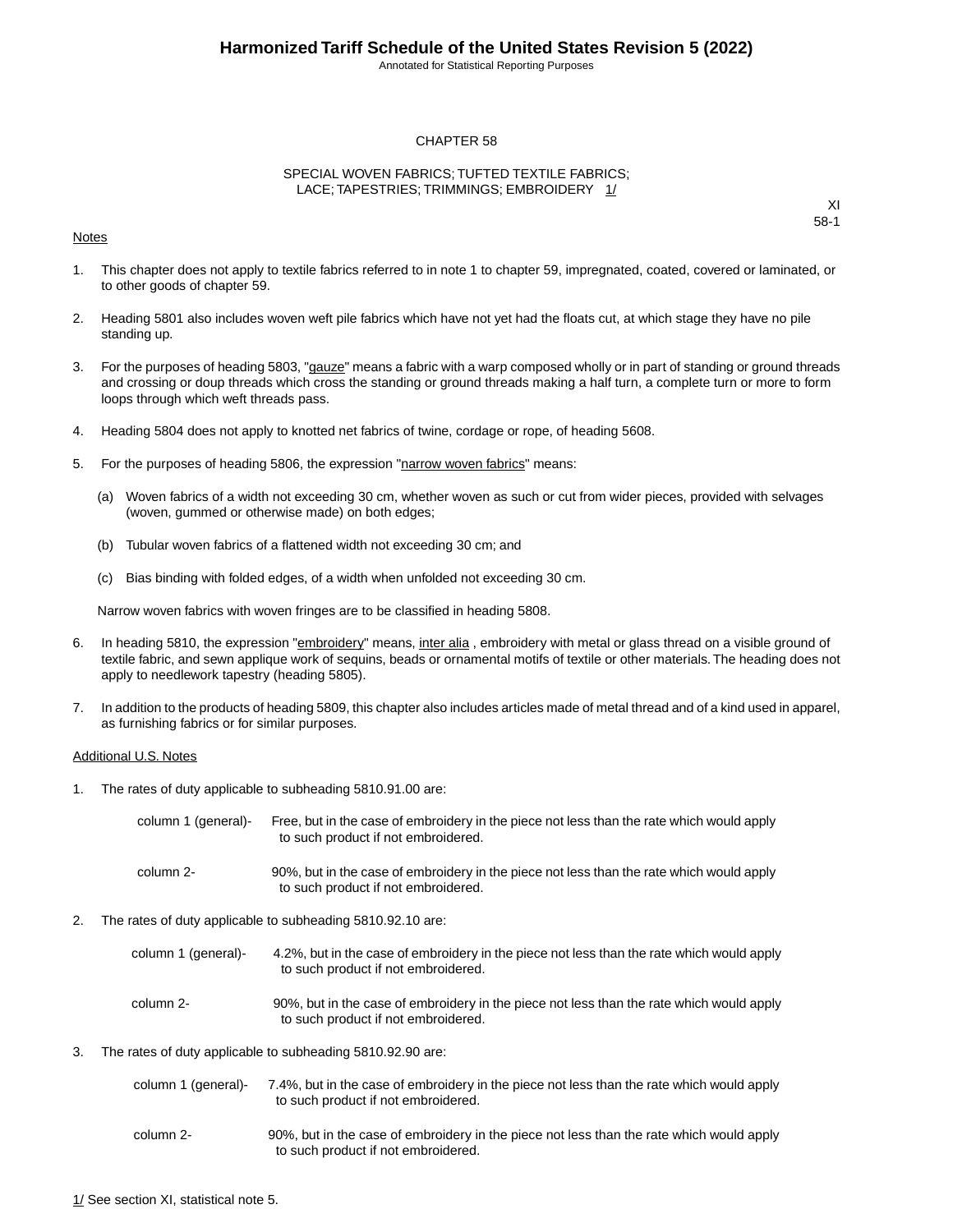Annotated for Statistical Reporting Purposes

Additional U.S. Notes (con.) XI 58-2

4. The rates of duty applicable to subheading 5810.99.10 are:

| column 1 (general)- | 7.4%, but in the case of embroidery in the piece not less than the rate which would apply<br>to such product if not embroidered. |
|---------------------|----------------------------------------------------------------------------------------------------------------------------------|
| column 2-           | 90%, but in the case of embroidery in the piece not less than the rate which would apply<br>to such product if not embroidered.  |

5. The rates of duty applicable to subheading 5810.99.90 are:

| column 1 (general)- | 4.2%, but in the case of embroidery in the piece not less than the rate which would apply<br>to such product if not embroidered. |
|---------------------|----------------------------------------------------------------------------------------------------------------------------------|
| column 2-           | 90%, but in the case of embroidery in the piece not less than the rate which would apply<br>to such product if not embroidered.  |

#### Compiler's Note

The provisions of subchapter II of chapter 99 (Miscellaneous Tariff Bills or MTBs), the provisions of the Generalized System of Preferences (GSP) found in General Note 4 and most product exclusions from the additional tariffs on products of China in subchapter III of chapter 99 expired on December 31, 2020. However, no endnotes or footnotes relating to these provisions have been deleted as of the issue date of this edition.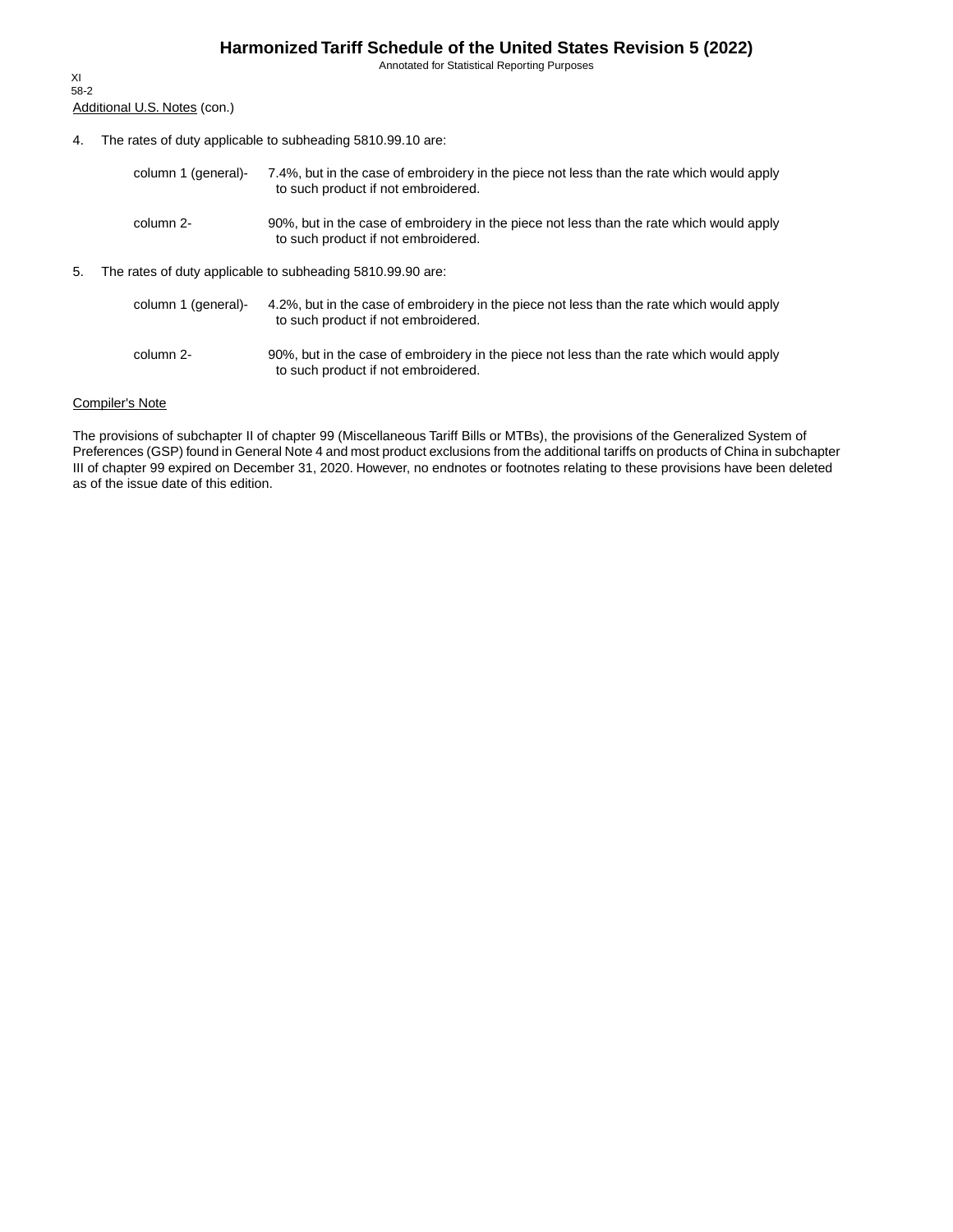Annotated for Statistical Reporting Purposes

| Heading/                 | Stat.       |                                                                | Unit           |                             | Rates of Duty                        |                |
|--------------------------|-------------|----------------------------------------------------------------|----------------|-----------------------------|--------------------------------------|----------------|
| Subheading               | Suf-<br>fix | Article Description                                            | of<br>Quantity |                             | 1                                    | $\overline{2}$ |
| 5801                     |             | Woven pile fabrics and chenille fabrics, other than fabrics of |                | General                     | Special                              |                |
|                          |             | heading 5802 or 5806:                                          |                |                             |                                      |                |
| 5801.10.00 00            |             |                                                                |                |                             |                                      | 61.5%          |
|                          |             |                                                                | kg             |                             |                                      |                |
|                          |             | Of cotton:                                                     |                |                             |                                      |                |
| 5801.21.00 00            |             |                                                                |                |                             | Free (AU, BH, CL,                    | 50%            |
|                          |             |                                                                | kg             |                             | CO, IL, JO, KR,                      |                |
|                          |             |                                                                |                |                             | MA, OM, P, PA,                       |                |
|                          |             |                                                                |                |                             | PE, S, SG)                           |                |
| 5801.22<br>5801.22.10 00 |             | Cut corduroy:                                                  |                |                             |                                      |                |
|                          |             |                                                                | kg             |                             | Free (AU, BH, CL,<br>CO, IL, JO, KR, | 50%            |
|                          |             |                                                                |                |                             | MA, OM, P, PA,                       |                |
|                          |             |                                                                |                |                             | PE, S, SG)                           |                |
| 5801.22.90 00            |             |                                                                |                | $-20.2\%$ <sup>1/</sup>     | Free (AU, BH, CL,                    | 50%            |
|                          |             |                                                                | kg             |                             | CO, IL, JO, KR,                      |                |
|                          |             |                                                                |                |                             | MA, OM, P, PA,                       |                |
|                          |             |                                                                |                |                             | PE, S, SG)                           |                |
| 5801.23.00 00            |             |                                                                | kg             |                             | Free (AU, BH, CL,<br>CO, IL, JO, KR, | 44%            |
|                          |             |                                                                |                |                             | MA, OM, P, PA,                       |                |
|                          |             |                                                                |                |                             | PE, S, SG)                           |                |
| 5801.26.00               |             |                                                                |                | Free <sup>1/</sup>          |                                      | 50%            |
|                          | 10          | With chenille yarns on one side only (224) m <sup>2</sup>      |                |                             |                                      |                |
|                          |             |                                                                | kg             |                             |                                      |                |
|                          | 20          |                                                                |                |                             |                                      |                |
|                          |             |                                                                | kg             |                             |                                      |                |
| 5801.27                  |             | Warp pile fabrics:                                             |                |                             |                                      |                |
| 5801.27.10 00            |             |                                                                |                | $10.5\%$ <sup>1/</sup>      | Free (AU, BH, CL,                    | 70%            |
|                          |             |                                                                | kg             |                             | CO, IL, JO, KR,                      |                |
|                          |             |                                                                |                |                             | MA, OM, P, PA,<br>PE, S, SG)         |                |
|                          |             |                                                                |                |                             | Free (AU, BH, CL,                    |                |
| 5801.27.50               |             |                                                                |                | $\cdot$ 18.5% $\frac{1}{2}$ | CO, IL, JO, KR,                      | 70%            |
|                          |             |                                                                |                |                             | MA, OM, P, PA,                       |                |
|                          |             |                                                                |                |                             | PE, S, SG)                           |                |
|                          | 10          | Over 271 grams per square meter (224) m <sup>2</sup>           |                |                             |                                      |                |
|                          |             |                                                                | kg             |                             |                                      |                |
|                          | 20          |                                                                | m <sup>2</sup> |                             |                                      |                |
|                          |             |                                                                | kg             |                             |                                      |                |
|                          |             |                                                                |                |                             |                                      |                |
|                          |             |                                                                |                |                             |                                      |                |
|                          |             |                                                                |                |                             |                                      |                |
|                          |             |                                                                |                |                             |                                      |                |
|                          |             |                                                                |                |                             |                                      |                |
|                          |             |                                                                |                |                             |                                      |                |
|                          |             |                                                                |                |                             |                                      |                |
|                          |             |                                                                |                |                             |                                      |                |
|                          |             |                                                                |                |                             |                                      |                |
|                          |             |                                                                |                |                             |                                      |                |
|                          |             |                                                                |                |                             |                                      |                |
|                          |             |                                                                |                |                             |                                      |                |
|                          |             |                                                                |                |                             |                                      |                |
|                          |             |                                                                |                |                             |                                      |                |
|                          |             |                                                                |                |                             |                                      |                |
|                          |             |                                                                |                |                             |                                      |                |
|                          |             |                                                                |                |                             |                                      |                |
|                          |             |                                                                |                |                             |                                      |                |
|                          |             |                                                                |                |                             |                                      |                |
|                          |             |                                                                |                |                             |                                      |                |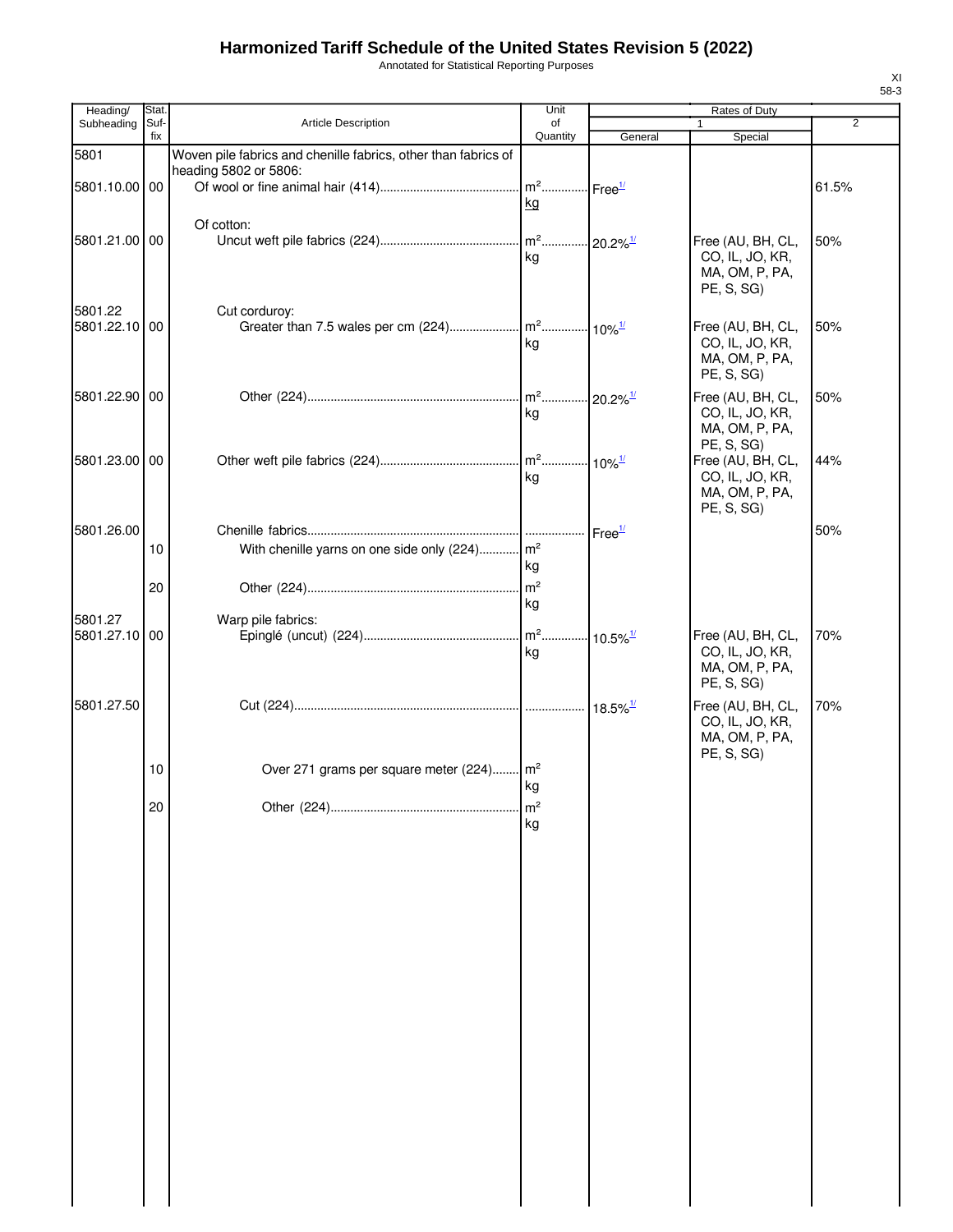Annotated for Statistical Reporting Purposes

| Heading/                 | Stat.       |                                                                                                                       | Unit                 |                          | Rates of Duty                                                                         |                |
|--------------------------|-------------|-----------------------------------------------------------------------------------------------------------------------|----------------------|--------------------------|---------------------------------------------------------------------------------------|----------------|
| Subheading               | Suf-<br>fix | <b>Article Description</b>                                                                                            | of<br>Quantity       | General                  | 1<br>Special                                                                          | $\overline{2}$ |
| 5801 (con.)              |             | Woven pile fabrics and chenille fabrics, other than fabrics of<br>heading 5802 or 5806: (con.)<br>Of man-made fibers: |                      |                          |                                                                                       |                |
| 5801.31.00 00            |             |                                                                                                                       | ka                   |                          | Free (AU, BH, CL,<br>CO, IL, JO, KR,<br>MA, OM, P, PA,<br>PE, S, SG)                  | 79.5%          |
| 5801.32.00 00            |             |                                                                                                                       | kg                   |                          | Free (AU, BH, CL,<br>CO, IL, JO, KR,<br>MA, OM, P, PA,<br>PE, S, SG)                  | 79.5%          |
| 5801.33.00 00            |             |                                                                                                                       | kg                   |                          | Free (AU, BH, CL,<br>CO, IL, JO, KR,<br>MA, OM, P, PA,<br>PE, S, SG)                  | 79.5%          |
| 5801.36.00               |             |                                                                                                                       |                      | $.  9.8\%$ <sup>3/</sup> | Free (AU, BH, CL,<br>CO, IL, JO, KR,<br>MA, OM, P, PA,<br>PE, S, SG)                  | 79.5%          |
|                          | 10<br>20    | With chenille yarns on one side only (224) m <sup>2</sup>                                                             | kg                   |                          |                                                                                       |                |
| 5801.37<br>5801.37.10 00 |             | Warp pile fabrics:                                                                                                    | kg<br>kg             |                          | Free (AU, BH, CL,<br>CO, IL, JO, KR,<br>MA, OM, P, PA,                                | 79.5%          |
| 5801.37.50               |             |                                                                                                                       |                      | $17.2\%$ <sup>1/</sup>   | PE, S, SG)<br>Free (AU, BH, CL,<br>CO, IL, JO, KR,<br>MA, OM, P, PA,                  | 79.5%          |
|                          | 10          | Over 271 grams per square meter (224) m <sup>2</sup>                                                                  | kg                   |                          | PE, S, SG)                                                                            |                |
| 5801.90                  | 20          | Of other textile materials:                                                                                           | kg                   |                          |                                                                                       |                |
| 5801.90.10 00            |             |                                                                                                                       | kg                   |                          | Free (AU, BH, CL,<br>CO, E <sup>*</sup> , IL, JO, KR,<br>MA, OM, P, PA,<br>PE, S, SG) | 50%            |
| 5801.90.20               |             |                                                                                                                       |                      | $2.7\%$ <sup>1/</sup>    | Free (AU, BH, CL,<br>CO, E <sup>*</sup> , IL, JO, KR,<br>MA, OM, P, PA,<br>PE, S, SG) | 70%            |
|                          | 10          | Containing 85 percent or more by weight of silk or                                                                    | m <sup>2</sup><br>kg |                          |                                                                                       |                |
|                          | 90          |                                                                                                                       | m <sup>2</sup><br>kg |                          |                                                                                       |                |
|                          |             |                                                                                                                       |                      |                          |                                                                                       |                |
|                          |             |                                                                                                                       |                      |                          |                                                                                       |                |
|                          |             |                                                                                                                       |                      |                          |                                                                                       |                |
|                          |             |                                                                                                                       |                      |                          |                                                                                       |                |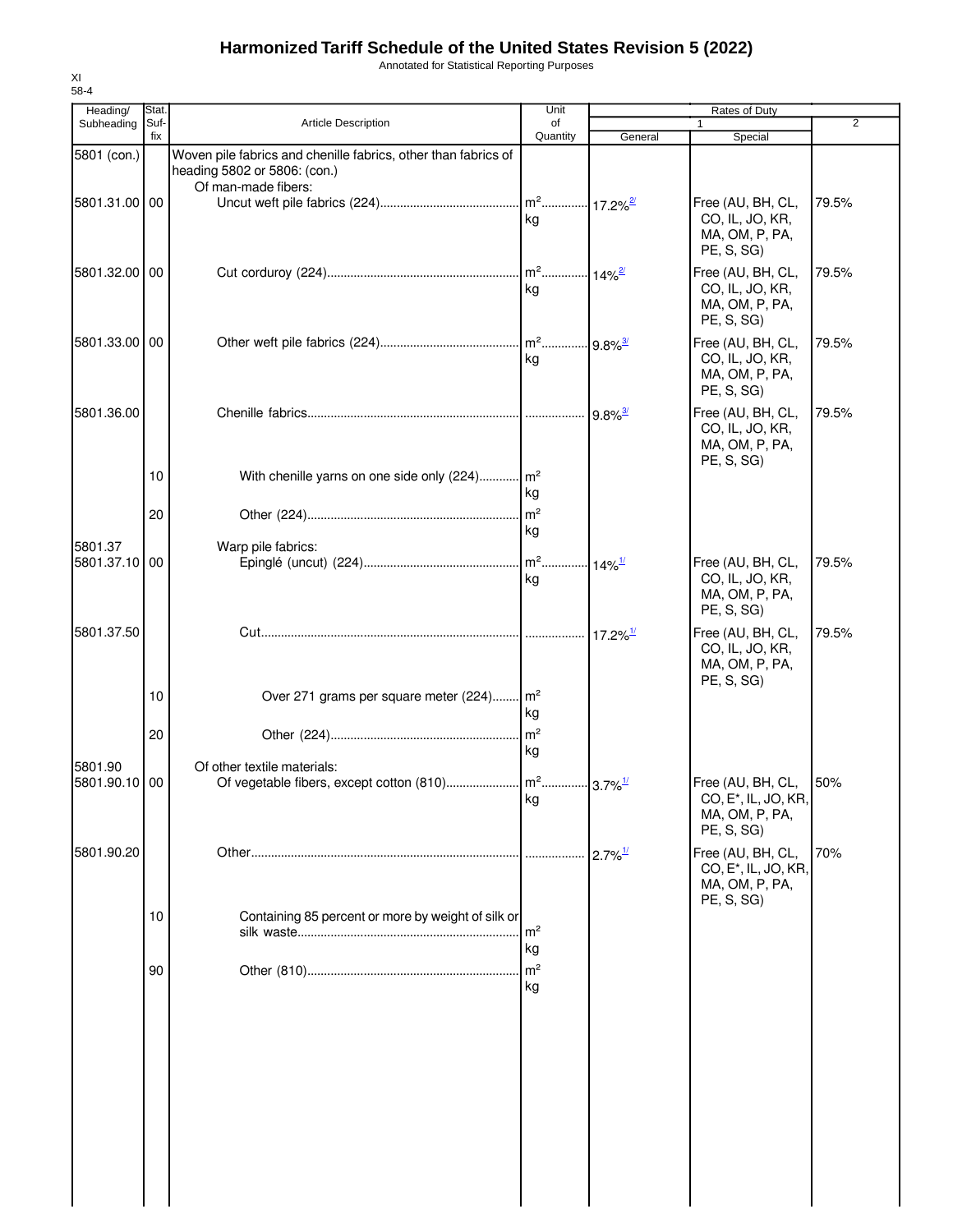Annotated for Statistical Reporting Purposes

| Heading/        | Stat.       |                                                                                                                                                                                                                             | Unit                                    |                           | Rates of Duty                                                                         |                |
|-----------------|-------------|-----------------------------------------------------------------------------------------------------------------------------------------------------------------------------------------------------------------------------|-----------------------------------------|---------------------------|---------------------------------------------------------------------------------------|----------------|
| Subheading      | Suf-<br>fix | <b>Article Description</b>                                                                                                                                                                                                  | of<br>Quantity                          | General                   | Special                                                                               | $\overline{2}$ |
| 5802<br>5802.10 |             | Terry toweling and similar woven terry fabrics, other than<br>narrow fabrics of heading 5806; tufted textile fabrics, other<br>than products of heading 5703:<br>Terry toweling and similar woven terry fabrics, of cotton: |                                         |                           |                                                                                       |                |
| 5802.10.10 00   |             |                                                                                                                                                                                                                             | m <sup>2</sup> 9.8% <sup>1/</sup><br>kg |                           | Free (AU, BH, CL,<br>CO, IL, JO, KR,<br>MA, OM, P, PA,<br>PE, S, SG)                  | 40%            |
| 5802.10.90 00   |             |                                                                                                                                                                                                                             | m <sup>2</sup> 9.4% <sup>1/</sup><br>kg |                           | Free (AU, BH, CL,<br>CO, IL, JO, KR,<br>MA, OM, P, PA,<br>PE, S, SG)                  | 40%            |
| 5802.20.00      |             | Terry toweling and similar woven terry fabrics, of other                                                                                                                                                                    |                                         | $\cdot$ 14% $\frac{1}{2}$ | Free (AU, BH, CL,<br>CO, E <sup>*</sup> , IL, JO, KR,<br>MA, OM, P, PA,<br>PE, S, SG) | 79.5%          |
|                 | 10          | Containing 85 percent or more by weight of silk or silk                                                                                                                                                                     | m <sup>2</sup><br>kg                    |                           |                                                                                       |                |
|                 | 20<br>90    |                                                                                                                                                                                                                             | m <sup>2</sup><br>kg<br>m <sup>2</sup>  |                           |                                                                                       |                |
| 5802.30.00      |             |                                                                                                                                                                                                                             | kg<br>.                                 | $6.2\%$ <sup>1/</sup>     | Free (AU, BH, CL,<br>CO, E <sup>*</sup> , IL, JO, KR,<br>MA, OM, P, PA,               | 79.5%          |
|                 | 10          | Containing 85 percent or more by weight of silk or silk                                                                                                                                                                     | m <sup>2</sup><br>kg                    |                           | PE, S, SG)                                                                            |                |
|                 | 20          |                                                                                                                                                                                                                             | m <sup>2</sup><br>kg                    |                           |                                                                                       |                |
|                 | 30<br>90    |                                                                                                                                                                                                                             | kg<br>$\mathsf{Im}^2$                   |                           |                                                                                       |                |
|                 |             |                                                                                                                                                                                                                             | kg                                      |                           |                                                                                       |                |
|                 |             |                                                                                                                                                                                                                             |                                         |                           |                                                                                       |                |
|                 |             |                                                                                                                                                                                                                             |                                         |                           |                                                                                       |                |
|                 |             |                                                                                                                                                                                                                             |                                         |                           |                                                                                       |                |
|                 |             |                                                                                                                                                                                                                             |                                         |                           |                                                                                       |                |
|                 |             |                                                                                                                                                                                                                             |                                         |                           |                                                                                       |                |
|                 |             |                                                                                                                                                                                                                             |                                         |                           |                                                                                       |                |
|                 |             |                                                                                                                                                                                                                             |                                         |                           |                                                                                       |                |
|                 |             |                                                                                                                                                                                                                             |                                         |                           |                                                                                       |                |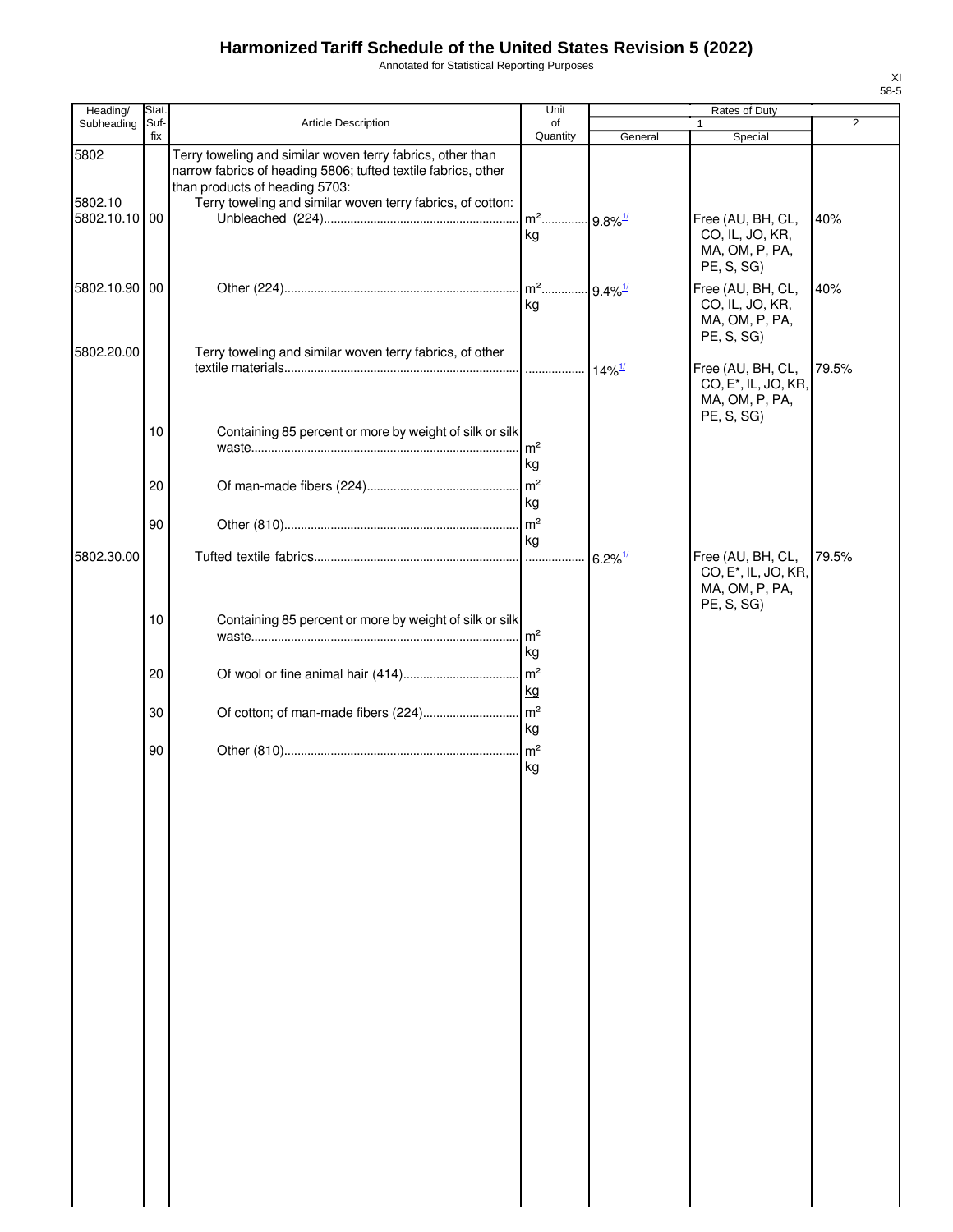Annotated for Statistical Reporting Purposes

| Heading/      | Stat. |                                                     | Unit                               |                    | Rates of Duty     |                |
|---------------|-------|-----------------------------------------------------|------------------------------------|--------------------|-------------------|----------------|
| Subheading    | Suf-  | Article Description                                 | of                                 |                    | 1                 | $\overline{2}$ |
|               | fix   |                                                     | Quantity                           | General            | Special           |                |
| 5803.00       |       | Gauze, other than narrow fabrics of heading 5806:   |                                    |                    |                   |                |
| 5803.00.10 00 |       |                                                     | m <sup>2</sup> Free <sup>1/</sup>  |                    |                   | 41.75%         |
|               |       |                                                     | kg                                 |                    |                   |                |
|               |       | Of other textile materials:                         |                                    |                    |                   |                |
|               |       | Of wool or fine animal hair:                        |                                    |                    |                   |                |
| 5803.00.20 00 |       | Tapestry fabrics and upholstery fabrics of a weight |                                    |                    |                   |                |
|               |       |                                                     | m <sup>2</sup> 7% <sup>1/</sup>    |                    | Free (AU, BH, CL, | 68.5%          |
|               |       |                                                     | kg                                 |                    | CO, IL, JO, KR,   |                |
|               |       |                                                     |                                    |                    | MA, OM, P, PA,    |                |
|               |       |                                                     |                                    |                    | PE, S, SG)        |                |
| 5803.00.30 00 |       |                                                     | m <sup>2</sup> 16.5% <sup>1/</sup> |                    | Free (AU, BH, CL, | 68.5%          |
|               |       |                                                     | kg                                 |                    | CO, IL, JO, KR,   |                |
|               |       |                                                     |                                    |                    | MA, OM, P, PA,    |                |
|               |       |                                                     |                                    |                    | PE, S, SG)        |                |
| 5803.00.40 00 |       | Of vegetable fibers, except cotton (810)            | $\mathsf{m}^2$ .                   | Free <sup>1/</sup> |                   | 35%            |
|               |       |                                                     | kg                                 |                    |                   |                |
| 5803.00.50 00 |       |                                                     | m <sup>2</sup> Free <sup>1/</sup>  |                    |                   | 81%            |
|               |       |                                                     | kg                                 |                    |                   |                |
| 5803.00.90    |       |                                                     |                                    |                    |                   |                |
|               |       |                                                     | .                                  | Free <sup>1/</sup> |                   | 60%            |
|               | 10    | Containing 85 percent or more by weight of silk or  |                                    |                    |                   |                |
|               |       |                                                     | m <sup>2</sup>                     |                    |                   |                |
|               |       |                                                     | kg                                 |                    |                   |                |
|               | 90    |                                                     | m <sup>2</sup>                     |                    |                   |                |
|               |       |                                                     | kg                                 |                    |                   |                |
|               |       |                                                     |                                    |                    |                   |                |
|               |       |                                                     |                                    |                    |                   |                |
|               |       |                                                     |                                    |                    |                   |                |
|               |       |                                                     |                                    |                    |                   |                |
|               |       |                                                     |                                    |                    |                   |                |
|               |       |                                                     |                                    |                    |                   |                |
|               |       |                                                     |                                    |                    |                   |                |
|               |       |                                                     |                                    |                    |                   |                |
|               |       |                                                     |                                    |                    |                   |                |
|               |       |                                                     |                                    |                    |                   |                |
|               |       |                                                     |                                    |                    |                   |                |
|               |       |                                                     |                                    |                    |                   |                |
|               |       |                                                     |                                    |                    |                   |                |
|               |       |                                                     |                                    |                    |                   |                |
|               |       |                                                     |                                    |                    |                   |                |
|               |       |                                                     |                                    |                    |                   |                |
|               |       |                                                     |                                    |                    |                   |                |
|               |       |                                                     |                                    |                    |                   |                |
|               |       |                                                     |                                    |                    |                   |                |
|               |       |                                                     |                                    |                    |                   |                |
|               |       |                                                     |                                    |                    |                   |                |
|               |       |                                                     |                                    |                    |                   |                |
|               |       |                                                     |                                    |                    |                   |                |
|               |       |                                                     |                                    |                    |                   |                |
|               |       |                                                     |                                    |                    |                   |                |
|               |       |                                                     |                                    |                    |                   |                |
|               |       |                                                     |                                    |                    |                   |                |
|               |       |                                                     |                                    |                    |                   |                |
|               |       |                                                     |                                    |                    |                   |                |
|               |       |                                                     |                                    |                    |                   |                |
|               |       |                                                     |                                    |                    |                   |                |
|               |       |                                                     |                                    |                    |                   |                |
|               |       |                                                     |                                    |                    |                   |                |
|               |       |                                                     |                                    |                    |                   |                |
|               |       |                                                     |                                    |                    |                   |                |
|               |       |                                                     |                                    |                    |                   |                |
|               |       |                                                     |                                    |                    |                   |                |
|               |       |                                                     |                                    |                    |                   |                |
|               |       |                                                     |                                    |                    |                   |                |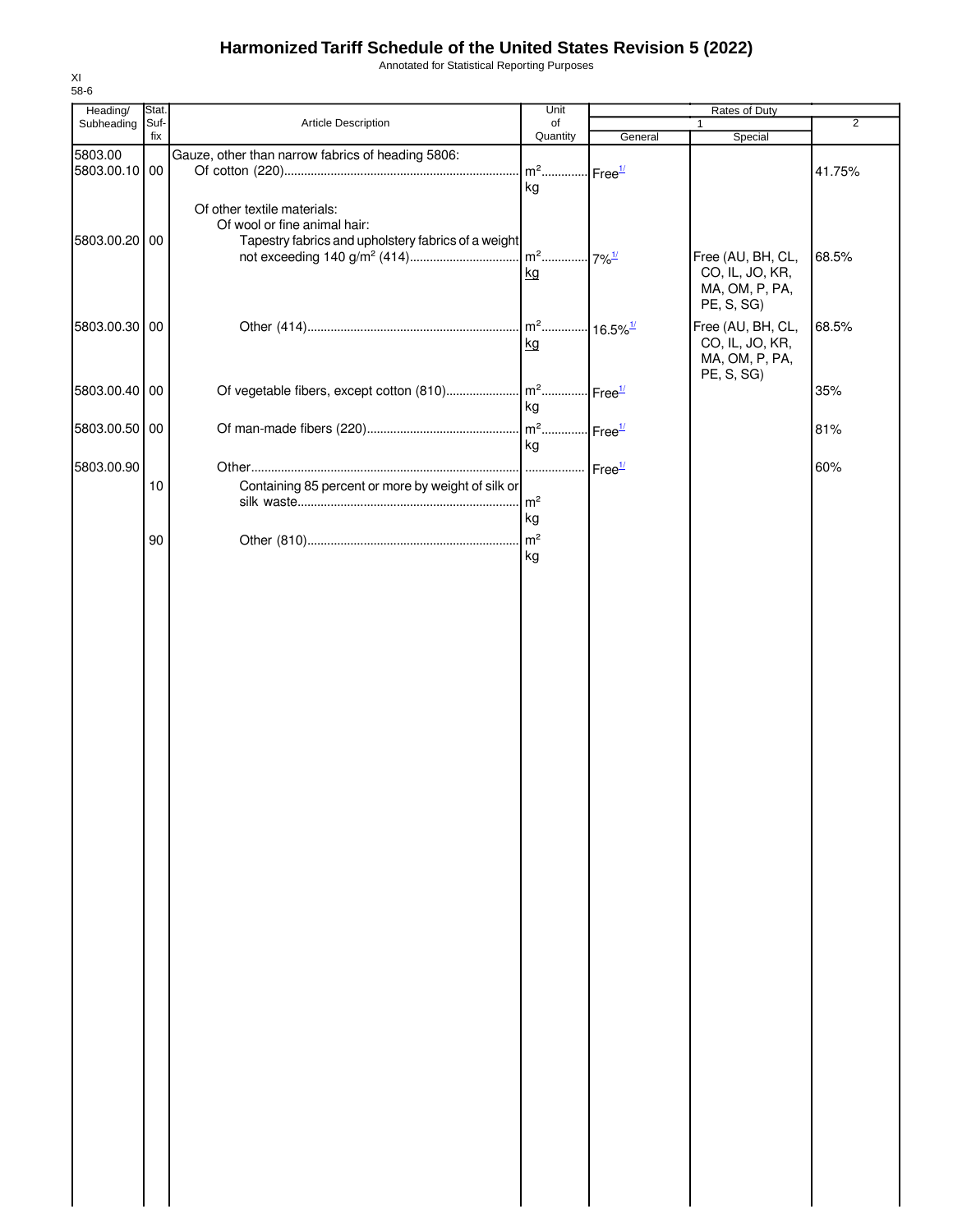Annotated for Statistical Reporting Purposes

| Heading/                         | Stat.       |                                                                                                                                                                                                                 | Unit           |                        | Rates of Duty                                                                         |     |
|----------------------------------|-------------|-----------------------------------------------------------------------------------------------------------------------------------------------------------------------------------------------------------------|----------------|------------------------|---------------------------------------------------------------------------------------|-----|
| Subheading                       | Suf-<br>fix | <b>Article Description</b>                                                                                                                                                                                      | of<br>Quantity | General                | $\mathbf{1}$<br>Special                                                               | 2   |
| 5804<br>5804.10<br>5804.10.10 00 |             | Tulles and other net fabrics, not including woven, knitted or<br>crocheted fabrics; lace in the piece, in strips or in motifs, other<br>than fabrics of headings 6002 to 6006:<br>Tulles and other net fabrics: |                |                        | Free (AU, BH, CL,<br>CO, IL, JO, KR,<br>MA, OM, P, PA,                                | 90% |
| 5804.10.90                       | 10          | Containing 85 percent or more by weight of silk or                                                                                                                                                              |                |                        | PE, S, SG)                                                                            | 90% |
|                                  | 90          |                                                                                                                                                                                                                 |                |                        |                                                                                       |     |
| 5804.21.00 00                    |             | Mechanically made lace:                                                                                                                                                                                         |                |                        | Free (AU, BH, CL,<br>CO, IL, JO, KR,<br>MA, OM, P, PA,<br>PE, S, SG)                  | 90% |
| 5804.29<br>5804.29.10 00         |             | Of other textile materials:                                                                                                                                                                                     |                |                        | Free (AU, BH, CL,<br>CO, IL, JO, KR,<br>MA, OM, P, PA,<br>PE, S, SG)                  | 90% |
| 5804.29.90                       |             |                                                                                                                                                                                                                 |                |                        | Free (AU, BH, CL,<br>CO, E <sup>*</sup> , IL, JO, KR,<br>MA, OM, P, PA,<br>PE, S, SG) | 90% |
|                                  | 10          | Containing 85 percent or more by weight of                                                                                                                                                                      |                |                        |                                                                                       |     |
| 5804.30.00                       | 90          |                                                                                                                                                                                                                 |                | $13.2\%$ <sup>1/</sup> | Free (AU, BH, CL,<br>CO, E <sup>*</sup> , IL, JO, KR,<br>MA, OM, P, PA,               | 90% |
|                                  | 10          | Containing 85 percent or more by weight of silk or silk                                                                                                                                                         |                |                        | PE, S, SG)                                                                            |     |
|                                  | 20          |                                                                                                                                                                                                                 |                |                        |                                                                                       |     |
|                                  | 90          |                                                                                                                                                                                                                 |                |                        |                                                                                       |     |
|                                  |             |                                                                                                                                                                                                                 |                |                        |                                                                                       |     |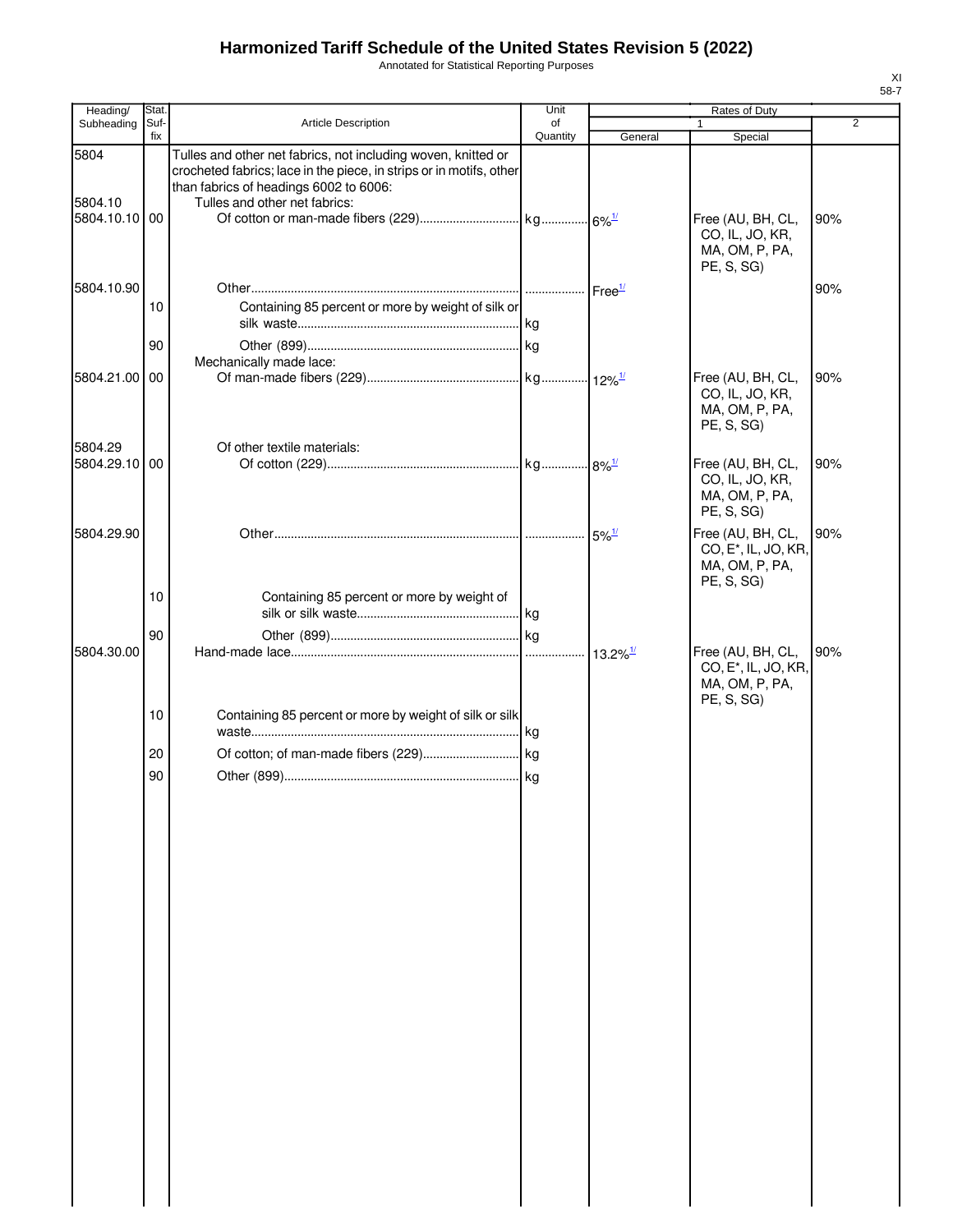Annotated for Statistical Reporting Purposes

| Heading/                 | Stat.       |                                                                                                                                                                                                                                                           | Unit                                               |                     | Rates of Duty                                                                         |       |
|--------------------------|-------------|-----------------------------------------------------------------------------------------------------------------------------------------------------------------------------------------------------------------------------------------------------------|----------------------------------------------------|---------------------|---------------------------------------------------------------------------------------|-------|
| Subheading               | Suf-<br>fix | <b>Article Description</b>                                                                                                                                                                                                                                | of<br>Quantity                                     | General             | 1<br>Special                                                                          | 2     |
| 5805.00<br>5805.00.10 00 |             | Hand-woven tapestries of the type Gobelins, Flanders,<br>Aubusson, Beauvais and the like, and needle-worked tapestries<br>(for example, petit point, cross stitch), whether or not made<br>up:<br>Hand-woven tapestries fit only for use as wall hangings | m <sup>2</sup> Free <sup>1/</sup><br><u>kg</u>     |                     |                                                                                       | Free  |
| 5805.00.20 00            |             | Other:<br>Of wool or fine animal hair:<br>Certified hand-loomed and folklore products                                                                                                                                                                     | m <sup>2</sup> Free <sup>1/</sup><br>kg            |                     |                                                                                       | 64.5% |
| 5805.00.25 00            |             |                                                                                                                                                                                                                                                           | m <sup>2</sup> Free <sup>4/</sup>                  |                     |                                                                                       | 64.5% |
| 5805.00.30 00            |             |                                                                                                                                                                                                                                                           | kg<br>m <sup>2</sup> Free <sup>1/</sup><br>kg      |                     |                                                                                       | 40%   |
| 5805.00.40               | 10<br>90    |                                                                                                                                                                                                                                                           | .<br>$\mathsf{m}^2$<br><u>kg</u><br>m <sup>2</sup> | Free <sup>4/</sup>  |                                                                                       | 74%   |
| 5806<br>5806.10          |             | Narrow woven fabrics, other than goods of heading 5807;<br>narrow fabrics consisting of warp without weft assembled by<br>means of an adhesive (bolducs):<br>Woven pile fabrics (including terry toweling and similar                                     | kg                                                 |                     |                                                                                       |       |
| 5806.10.10               | 00          | terry fabrics) and chenille fabrics:                                                                                                                                                                                                                      |                                                    |                     | Free (AU, BH, CL,<br>CO, IL, JO, KR,<br>MA, OM, P, PA,<br>PE, S, SG                   | 62.5% |
| 5806.10.24               | 00          | Of man-made fibers:                                                                                                                                                                                                                                       |                                                    |                     | Free (AU, BH, CL,<br>CO, IL, JO, KR,<br>MA, OM, P, PA,<br>PE, S, SG)                  | 68.5% |
| 5806.10.28 00            |             |                                                                                                                                                                                                                                                           |                                                    |                     | Free (AU, BH, CL,<br>CO, IL, JO, KR,<br>MA, OM, P, PA,                                | 68.5% |
| 5806.10.30               |             |                                                                                                                                                                                                                                                           |                                                    |                     | PE, S, SG)<br>Free (AU, BH, CL,<br>CO, E <sup>*</sup> , IL, JO, KR,<br>MA, OM, P, PA, | 59%   |
|                          | 10          | Containing 85 percent or more by weight of silk or                                                                                                                                                                                                        | lkg.                                               |                     | PE, S, SG)                                                                            |       |
| 5806.20.00               | 20<br>90    | Other woven fabrics, containing by weight 5 percent or                                                                                                                                                                                                    |                                                    | $7\%$ <sup>1/</sup> | Free (AU, BH, CL,<br>CO, E <sup>*</sup> , IL, JO, KR,                                 | 60%   |
|                          | 10<br>90    |                                                                                                                                                                                                                                                           |                                                    |                     | MA, OM, P, PA,<br>PE, S, SG)                                                          |       |
|                          |             |                                                                                                                                                                                                                                                           |                                                    |                     |                                                                                       |       |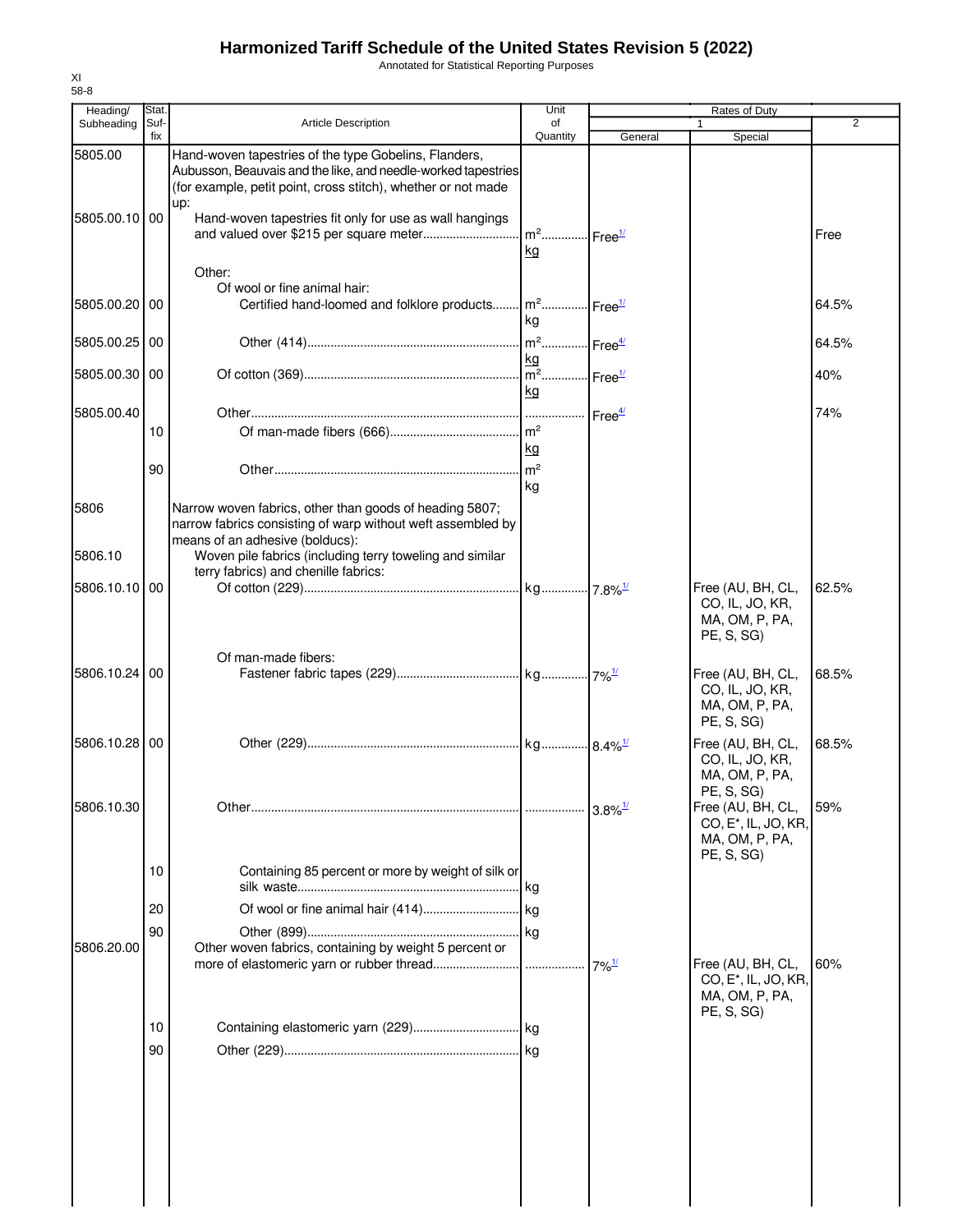Annotated for Statistical Reporting Purposes

| Heading/                     | Stat.                |                                                                                                                                                                                          | Unit           |                     | Rates of Duty                                                                         |       |
|------------------------------|----------------------|------------------------------------------------------------------------------------------------------------------------------------------------------------------------------------------|----------------|---------------------|---------------------------------------------------------------------------------------|-------|
| Subheading                   | Suf-<br>fix          | Article Description                                                                                                                                                                      | of<br>Quantity | General             | 1<br>Special                                                                          | 2     |
| 5806 (con.)<br>5806.31.00 00 |                      | Narrow woven fabrics, other than goods of heading 5807;<br>narrow fabrics consisting of warp without weft assembled by<br>means of an adhesive (bolducs): (con.)<br>Other woven fabrics: |                |                     | Free (AU, BH, CL,                                                                     | 35%   |
| 5806.32                      |                      | Of man-made fibers:                                                                                                                                                                      |                |                     | CO, IL, JO, KR,<br>MA, OM, P, PA,<br>PE, S, SG)                                       |       |
| 5806.32.10                   |                      |                                                                                                                                                                                          |                | $6\%$ <sup>1/</sup> | Free (AU, BH, CL,<br>CO, IL, JO, KR,<br>MA, OM, P, PA,<br>PE, S, SG)                  | 76.5% |
|                              | 10                   | Suitable for the manufacture of typewriter or<br>similar ribbons of heading 9612 (621) kg<br>Other:<br>Of a width not exceeding 12 cm:<br>Of polyester:<br>With woven selvedge:          |                |                     |                                                                                       |       |
|                              | 20                   | Containing wire in selvedge                                                                                                                                                              |                |                     |                                                                                       |       |
|                              | 30<br>40             | Of nylon:<br>With woven selvedge:                                                                                                                                                        |                |                     |                                                                                       |       |
|                              | 50                   | Containing wire in selvedge                                                                                                                                                              |                |                     |                                                                                       |       |
|                              | 60<br>70<br>80<br>95 |                                                                                                                                                                                          |                |                     |                                                                                       |       |
| 5806.32.20                   | 00                   |                                                                                                                                                                                          |                |                     | Free (AU, BH, CL,<br>CO, IL, JO, KR,<br>MA, OM, P, PA,<br>PE, S, SG)                  | 84%   |
| 5806.39<br>5806.39.10        | 00                   | Of other textile materials:                                                                                                                                                              |                |                     | Free (AU, BH, CL,<br>CO, IL, JO, KR,<br>MA, OM, P, PA,<br>PE, S, SG)                  | 59%   |
| 5806.39.20 00                |                      |                                                                                                                                                                                          |                |                     | Free (AU, BH, CL,<br>CO, E <sup>*</sup> , IL, JO, KR,<br>MA, OM, P, PA,<br>PE, S, SG) | 35%   |
| 5806.39.30                   | 10                   | Containing 85 percent or more by weight of                                                                                                                                               |                | Free <sup>1/</sup>  |                                                                                       | 65%   |
|                              | 20<br>80             | Other:                                                                                                                                                                                   |                |                     |                                                                                       |       |
| 5806.40.00                   | 00                   | Fabrics consisting of warp without weft assembled by                                                                                                                                     |                |                     | Free (AU, BH, CL,<br>CO, E <sup>*</sup> , IL, JO, KR,<br>MA, OM, P, PA,<br>PE, S, SG) | 83.5% |
|                              |                      |                                                                                                                                                                                          |                |                     |                                                                                       |       |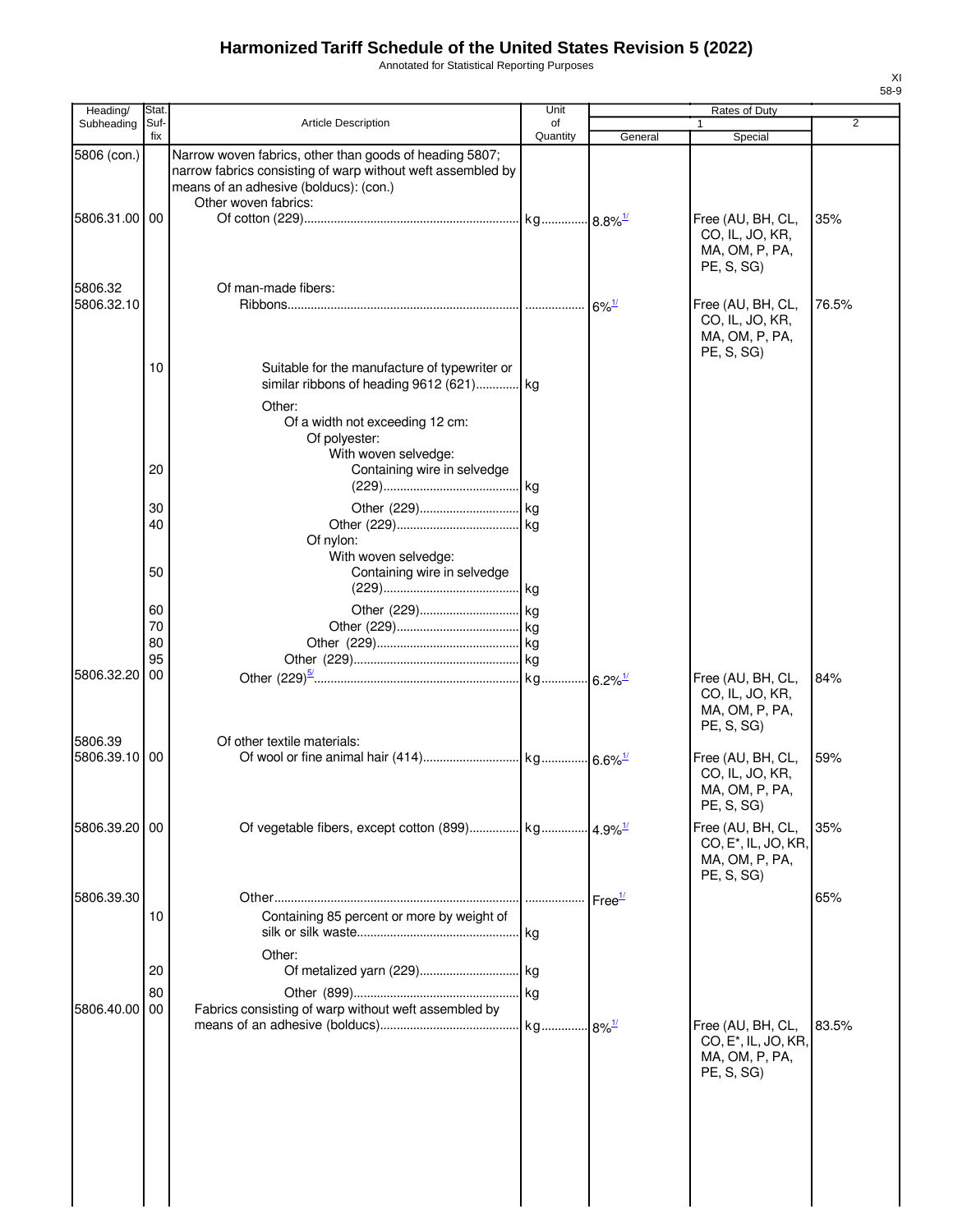Annotated for Statistical Reporting Purposes

| Heading/      | Stat.       |                                                                  | Unit           |                        | <b>Rates of Duty</b>                                  |                |
|---------------|-------------|------------------------------------------------------------------|----------------|------------------------|-------------------------------------------------------|----------------|
| Subheading    | Suf-<br>fix | Article Description                                              | of<br>Quantity | General                | Special                                               | $\overline{2}$ |
| 5807          |             | Labels, badges and similar articles of textile materials, in the |                |                        |                                                       |                |
|               |             | piece, in strips or cut to shape or size, not embroidered:       |                |                        |                                                       |                |
| 5807.10       |             | Woven:                                                           |                |                        |                                                       |                |
| 5807.10.05    |             | Labels:                                                          |                |                        | Free (AU, BH, CL,                                     | 71.5%          |
|               |             |                                                                  |                |                        | CO, IL, JO, KR,                                       |                |
|               |             |                                                                  |                |                        | MA, OM, P, PA,                                        |                |
|               |             |                                                                  |                |                        | PE, S, SG)                                            |                |
|               | 10          |                                                                  |                |                        |                                                       |                |
|               | 20          |                                                                  |                |                        |                                                       |                |
| 5807.10.15 00 |             |                                                                  |                |                        | Free (AU, BH, CL,<br>CO, E <sup>*</sup> , IL, JO, KR, | 71.5%          |
|               |             |                                                                  |                |                        | MA, OM, P, PA,                                        |                |
|               |             |                                                                  |                |                        | PE, S, SG)                                            |                |
| 5807.10.20    |             |                                                                  |                | $-3.3\%$ <sup>1/</sup> | Free (AU, BH, CL,                                     | 40%            |
|               |             |                                                                  |                |                        | CO, E <sup>*</sup> , IL, JO, KR,                      |                |
|               |             |                                                                  |                |                        | MA, OM, P, PA,<br>PE, S, SG)                          |                |
|               | 10          |                                                                  |                |                        |                                                       |                |
|               | 20          |                                                                  |                |                        |                                                       |                |
|               |             |                                                                  |                |                        |                                                       |                |
| 5807.90       | 90          | Other:                                                           |                |                        |                                                       |                |
|               |             | Labels:                                                          |                |                        |                                                       |                |
| 5807.90.05    |             |                                                                  |                |                        | Free (AU, BH, CL,                                     | 71.5%          |
|               |             |                                                                  |                |                        | CO, IL, JO, KR,                                       |                |
|               |             |                                                                  |                |                        | MA, OM, P, PA,                                        |                |
|               | 10          |                                                                  |                |                        | PE, S, SG)                                            |                |
|               | 20          |                                                                  |                |                        |                                                       |                |
| 5807.90.15    | 00          |                                                                  |                |                        | Free (AU, BH, CL,                                     | 71.5%          |
|               |             |                                                                  |                |                        | CO, E <sup>*</sup> , IL, JO, KR,                      |                |
|               |             |                                                                  |                |                        | MA, OM, P, PA,                                        |                |
|               |             |                                                                  |                |                        | PE, S, SG)                                            |                |
| 5807.90.20    |             |                                                                  |                | $3.3\%$ <sup>1/</sup>  | Free (AU, BH, CL,<br>CO, E <sup>*</sup> , IL, JO, KR, | 40%            |
|               |             |                                                                  |                |                        | MA, OM, P, PA,                                        |                |
|               |             |                                                                  |                |                        | PE, S, SG)                                            |                |
|               | 10          |                                                                  |                |                        |                                                       |                |
|               | 20          |                                                                  | <b>k</b> a     |                        |                                                       |                |
|               | 90          |                                                                  | kg             |                        |                                                       |                |
|               |             |                                                                  |                |                        |                                                       |                |
|               |             |                                                                  |                |                        |                                                       |                |
|               |             |                                                                  |                |                        |                                                       |                |
|               |             |                                                                  |                |                        |                                                       |                |
|               |             |                                                                  |                |                        |                                                       |                |
|               |             |                                                                  |                |                        |                                                       |                |
|               |             |                                                                  |                |                        |                                                       |                |
|               |             |                                                                  |                |                        |                                                       |                |
|               |             |                                                                  |                |                        |                                                       |                |
|               |             |                                                                  |                |                        |                                                       |                |
|               |             |                                                                  |                |                        |                                                       |                |
|               |             |                                                                  |                |                        |                                                       |                |
|               |             |                                                                  |                |                        |                                                       |                |
|               |             |                                                                  |                |                        |                                                       |                |
|               |             |                                                                  |                |                        |                                                       |                |
|               |             |                                                                  |                |                        |                                                       |                |
|               |             |                                                                  |                |                        |                                                       |                |
|               |             |                                                                  |                |                        |                                                       |                |
|               |             |                                                                  |                |                        |                                                       |                |
|               |             |                                                                  |                |                        |                                                       |                |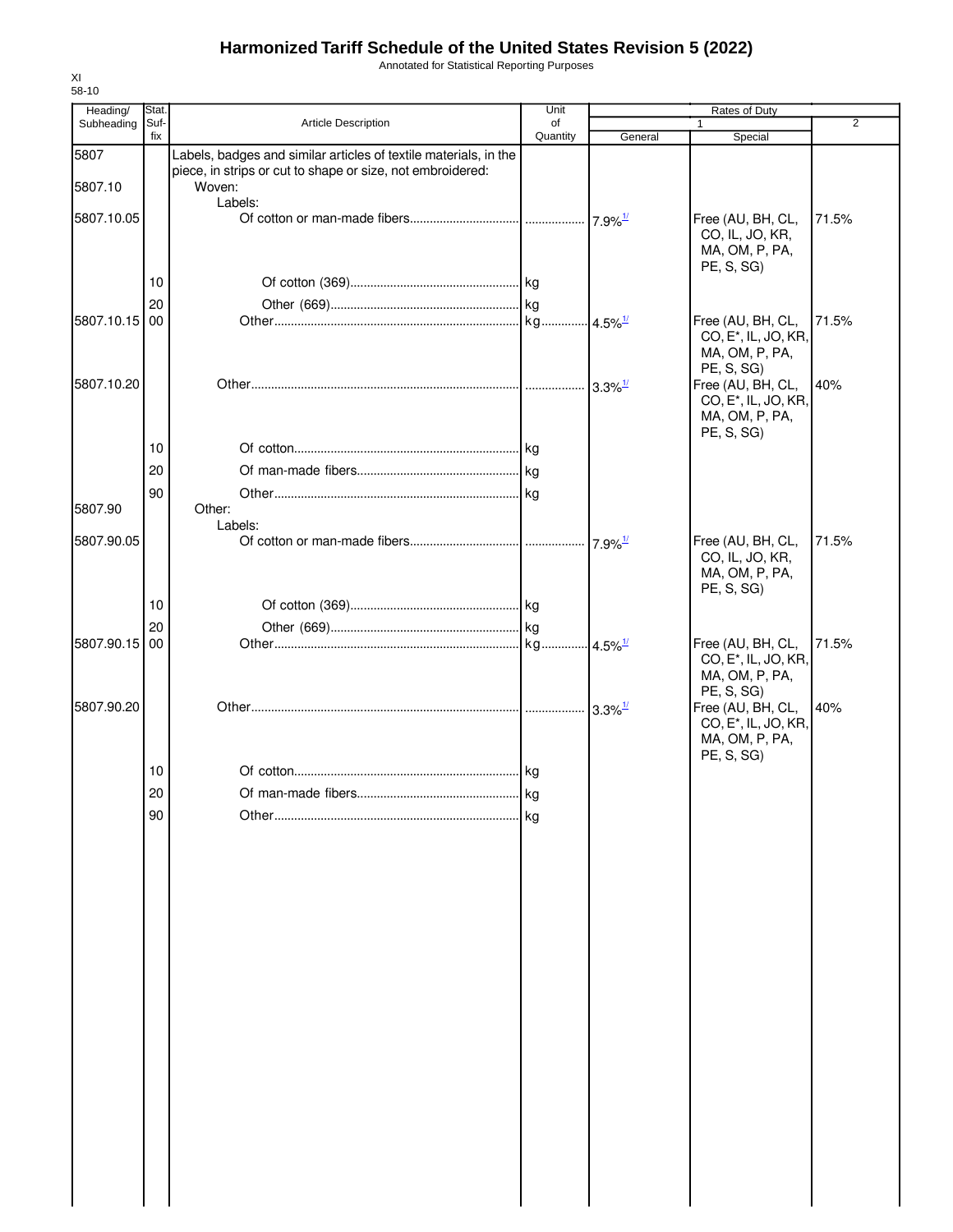Annotated for Statistical Reporting Purposes

| Heading/                 | Stat.       |                                                                                                                                                                                                  | Unit                                     | Rates of Duty |                                                                                       |                |
|--------------------------|-------------|--------------------------------------------------------------------------------------------------------------------------------------------------------------------------------------------------|------------------------------------------|---------------|---------------------------------------------------------------------------------------|----------------|
| Subheading               | Suf-<br>fix | <b>Article Description</b>                                                                                                                                                                       | of<br>Quantity                           | General       | $\mathbf{1}$<br>Special                                                               | $\overline{2}$ |
| 5808                     |             | Braids in the piece; ornamental trimmings in the piece, without<br>embroidery, other than knitted or crocheted; tassels, pompons<br>and similar articles:                                        |                                          |               |                                                                                       |                |
| 5808.10<br>5808.10.10 00 |             | Braids in the piece:<br>Suitable for making or ornamenting headwear:                                                                                                                             |                                          |               |                                                                                       | 25%            |
| 5808.10.40               | 00          |                                                                                                                                                                                                  |                                          |               | Free (AU, BH, CL,<br>CO, IL, JO, KR,<br>MA, OM, P, PA,<br>PE, S, SG)                  | 90%            |
| 5808.10.50 00            |             | Other:                                                                                                                                                                                           |                                          |               |                                                                                       | 90%            |
| 5808.10.70 00            |             |                                                                                                                                                                                                  |                                          |               | Free (AU, BH, CL,<br>CO, IL, JO, KR,<br>MA, OM, P, PA,<br>PE, S, SG)                  | 90%            |
| 5808.10.90 00            |             |                                                                                                                                                                                                  |                                          |               | Free (AU, BH, CL,<br>CO, E <sup>*</sup> , IL, JO, KR,<br>MA, OM, P, PA,<br>PE, S, SG) | 90%            |
| 5808.90.00               |             |                                                                                                                                                                                                  |                                          |               | Free (AU, BH, CL,<br>CO, E <sup>*</sup> , IL, JO, KR,<br>MA, OM, P, PA,               | 90%            |
|                          | 10          |                                                                                                                                                                                                  |                                          |               | PE, S, SG)                                                                            |                |
|                          | 90          |                                                                                                                                                                                                  |                                          |               |                                                                                       |                |
| 5809.00.00               |             | 00 Woven fabrics of metal thread and woven fabrics of metalized<br>yarn of heading 5605, of a kind used in apparel, as furnishing<br>fabrics or for similar purposes, not elsewhere specified or |                                          |               |                                                                                       |                |
|                          |             |                                                                                                                                                                                                  | m <sup>2</sup> 14.9% <sup>1/</sup><br>kg |               | Free (AU, BH, CL,<br>CO, E <sup>*</sup> , IL, JO, KR,<br>MA, OM, P, PA,<br>PE, S, SG) | 81%            |
|                          |             |                                                                                                                                                                                                  |                                          |               |                                                                                       |                |
|                          |             |                                                                                                                                                                                                  |                                          |               |                                                                                       |                |
|                          |             |                                                                                                                                                                                                  |                                          |               |                                                                                       |                |
|                          |             |                                                                                                                                                                                                  |                                          |               |                                                                                       |                |
|                          |             |                                                                                                                                                                                                  |                                          |               |                                                                                       |                |
|                          |             |                                                                                                                                                                                                  |                                          |               |                                                                                       |                |
|                          |             |                                                                                                                                                                                                  |                                          |               |                                                                                       |                |
|                          |             |                                                                                                                                                                                                  |                                          |               |                                                                                       |                |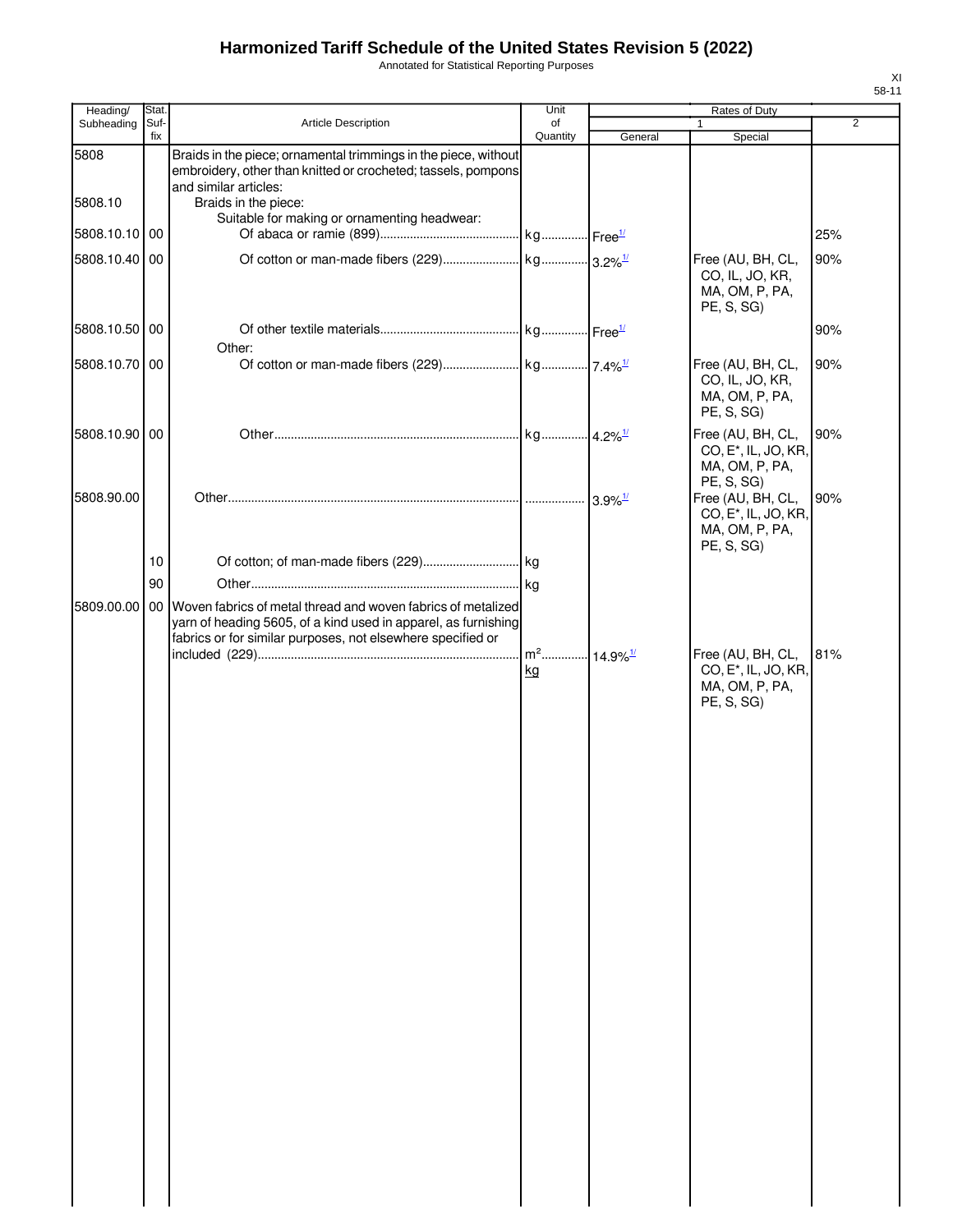Annotated for Statistical Reporting Purposes

| 58-12<br>Heading/ | Stat. |                                                                                                     | Unit     |                                                  | Rates of Duty                                                                         |                               |
|-------------------|-------|-----------------------------------------------------------------------------------------------------|----------|--------------------------------------------------|---------------------------------------------------------------------------------------|-------------------------------|
| Subheading        | Suf-  | <b>Article Description</b>                                                                          | of       |                                                  | 1                                                                                     | $\overline{2}$                |
| 5810              | fix   | Embroidery in the piece, in strips or in motifs:                                                    | Quantity | General                                          | Special                                                                               |                               |
| 5810.10.00 00     |       |                                                                                                     |          |                                                  | Free (AU, BH, CL,<br>CO, E <sup>*</sup> , IL, JO, KR,<br>MA, OM, P, PA,<br>PE, S, SG) | 90%                           |
| 5810.91.00        |       | Other embroidery:                                                                                   |          | See additional<br>U.S. note $1^{\underline{67}}$ | Free (AU, BH, CL,<br>CO, IL, JO, KR,<br>MA, OM, P, PA,<br>PE, S, SG)                  | See additional<br>U.S. note 1 |
|                   | 10    |                                                                                                     |          |                                                  |                                                                                       |                               |
|                   | 20    |                                                                                                     |          |                                                  |                                                                                       |                               |
| 5810.92           |       | Of man-made fibers:                                                                                 |          |                                                  |                                                                                       |                               |
| 5810.92.10        | 00    |                                                                                                     |          | See additional<br>U.S. note $2^{\frac{6}{2}}$    | Free (AU, BH, CL,<br>CO, E <sup>*</sup> , IL, JO, KR,<br>MA, OM, P, PA,<br>PE, S, SG) | See additional<br>U.S. note 2 |
| 5810.92.90        |       |                                                                                                     | .        | See additional<br>U.S. note $3^{\frac{6}{2}}$    | Free (AU, BH, CL,<br>CO, IL, JO, KR,<br>MA, OM, P, PA,<br>PE, S, SG)                  | See additional<br>U.S. note 3 |
|                   | 30    |                                                                                                     |          |                                                  |                                                                                       |                               |
|                   | 50    | Other:<br>On a ground fabric weighing less than<br>100 g/m <sup>2</sup> and of a width of more than | kg       |                                                  |                                                                                       |                               |
|                   | 80    |                                                                                                     |          |                                                  |                                                                                       |                               |
| 5810.99           |       | Of other textile materials:                                                                         | kg       |                                                  |                                                                                       |                               |
| 5810.99.10        | 00    |                                                                                                     |          | See additional<br>U.S. note $4^{\underline{67}}$ | Free (AU, BH, CL,<br>CO, IL, JO, KR,<br>MA, OM, P, PA,<br>PE, S, SG)                  | See additional<br>U.S. note 4 |
| 5810.99.90 00     |       |                                                                                                     | kg       | See additional<br>U.S. note $5^{\frac{6}{2}}$    | Free (AU, BH, CL,<br>CO, E <sup>*</sup> , IL, JO, KR,<br>MA, OM, P, PA,<br>PE, S, SG) | See additional<br>U.S. note 5 |

XI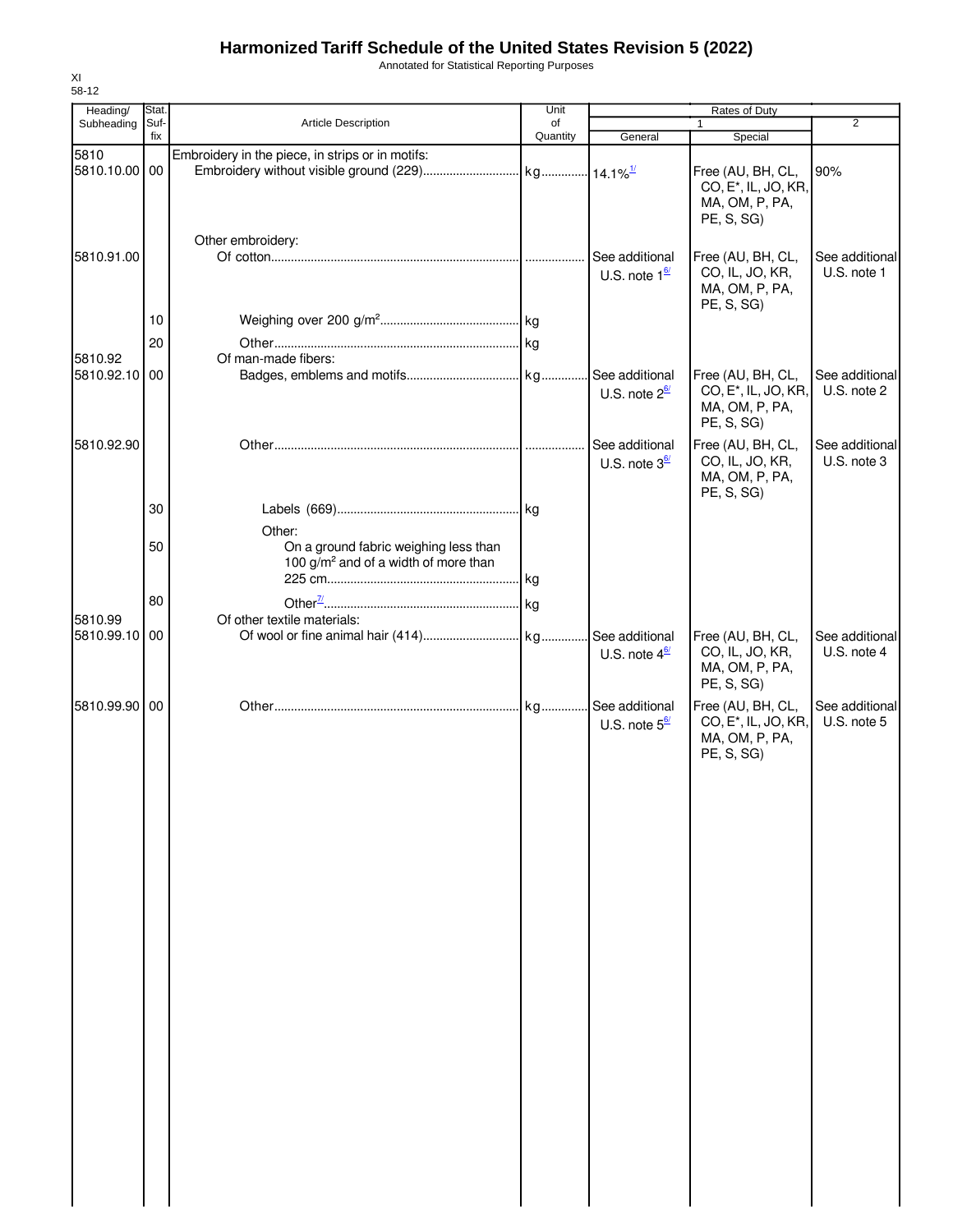Annotated for Statistical Reporting Purposes

| Heading/      | Stat.       |                                                                                                                                                                                           | Unit                   |                         |                                                                      |                |
|---------------|-------------|-------------------------------------------------------------------------------------------------------------------------------------------------------------------------------------------|------------------------|-------------------------|----------------------------------------------------------------------|----------------|
| Subheading    | Suf-<br>fix | Article Description                                                                                                                                                                       | of<br>Quantity         |                         | $\mathbf{1}$                                                         | $\overline{2}$ |
| 5811.00       |             | Quilted textile products in the piece, composed of one or more<br>layers of textile materials assembled with padding by stitching<br>or otherwise, other than embroidery of heading 5810: |                        | General                 | Special                                                              |                |
| 5811.00.10 00 |             |                                                                                                                                                                                           | $m2$<br>kg             | $.13.2\%$ <sup>1/</sup> | Free (AU, BH, CL,<br>CO, IL, JO, KR,<br>MA, OM, P, PA,<br>PE, S, SG) | 57%            |
| 5811.00.20 00 |             |                                                                                                                                                                                           | $\mathsf{m}^2$ .<br>kg | $6.3\%$ <sup>1/</sup>   | Free (AU, BH, CL,<br>CO, IL, JO, KR,<br>MA, OM, P, PA,<br>PE, S, SG) | 40%            |
| 5811.00.30 00 |             |                                                                                                                                                                                           | $m2$<br>kg             | $8\%$ <sup>1/</sup>     | Free (AU, BH, CL,<br>CO, IL, JO, KR,<br>MA, OM, P, PA,<br>PE, S, SG) | 83.5%          |
| 5811.00.40 00 |             |                                                                                                                                                                                           | $m2$ .<br>kg           | Free <sup>1/</sup>      |                                                                      | 40%            |
|               |             |                                                                                                                                                                                           |                        |                         |                                                                      |                |